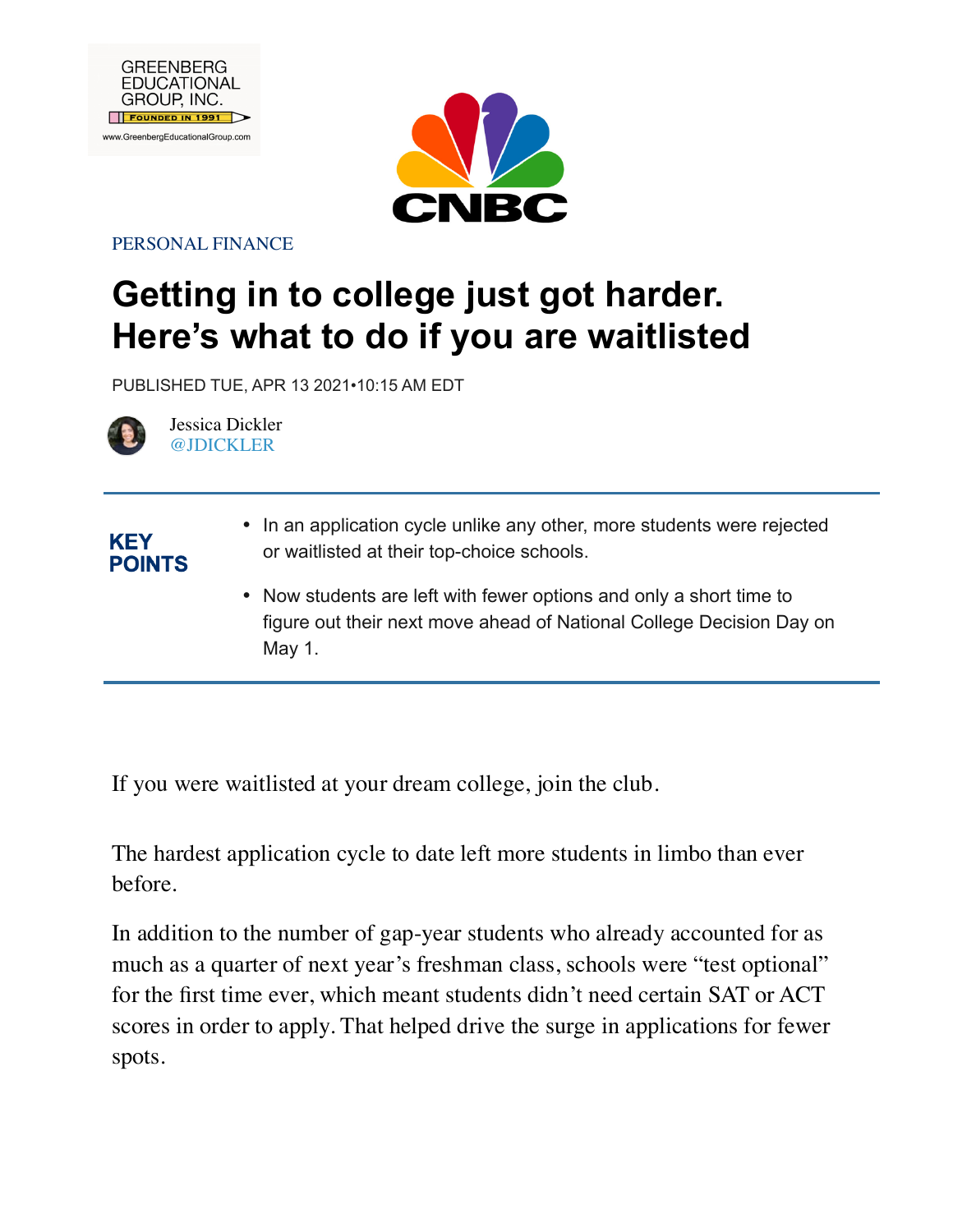Heightened uncertainty due to Covid also encouraged students to cast a wider net, resulting in a record number of applications at many top colleges and historically low acceptance rates as a result.

"It's almost a perfect storm," said Hafeez Lakhani, president of New Yorkbased Lakhani Coaching.

#### **Lower acceptance rates, longer waitlists**

Now students are left with fewer options and only a few weeks to figure out their next move ahead of National College Decision Day on May 1, the deadline for high school seniors to choose which college they will attend. (Last year, the coronavirus crisis pushed many schools to extend the deadline until June 1.)

At that point, they must cough up a non-refundable deposit to secure their seat at the school of their choice. And yet, many campuses remain closed to tours and visits, so students must also make these decisions sight-unseen.

And perhaps the biggest problem is that many students have been waitlisted at their top picks.

Waitlisted applicants have neither been outright rejected by a college nor have they been extended a formal offer of admission.

Instead, they may be considered for a seat between now and September, depending on whether there's sufficient space for them in the incoming class, among other factors.

"For colleges, it's a no-loss proposition," said Eric Greenberg, president of Greenberg Educational Group, a New York-based consulting firm. "The more uncertainty about yield, the bigger the waitlist will be."

Waitlists are an easy way to protect yield  $-$  or the percent of students who choose to enroll after being admitted — which is an important statistic for schools.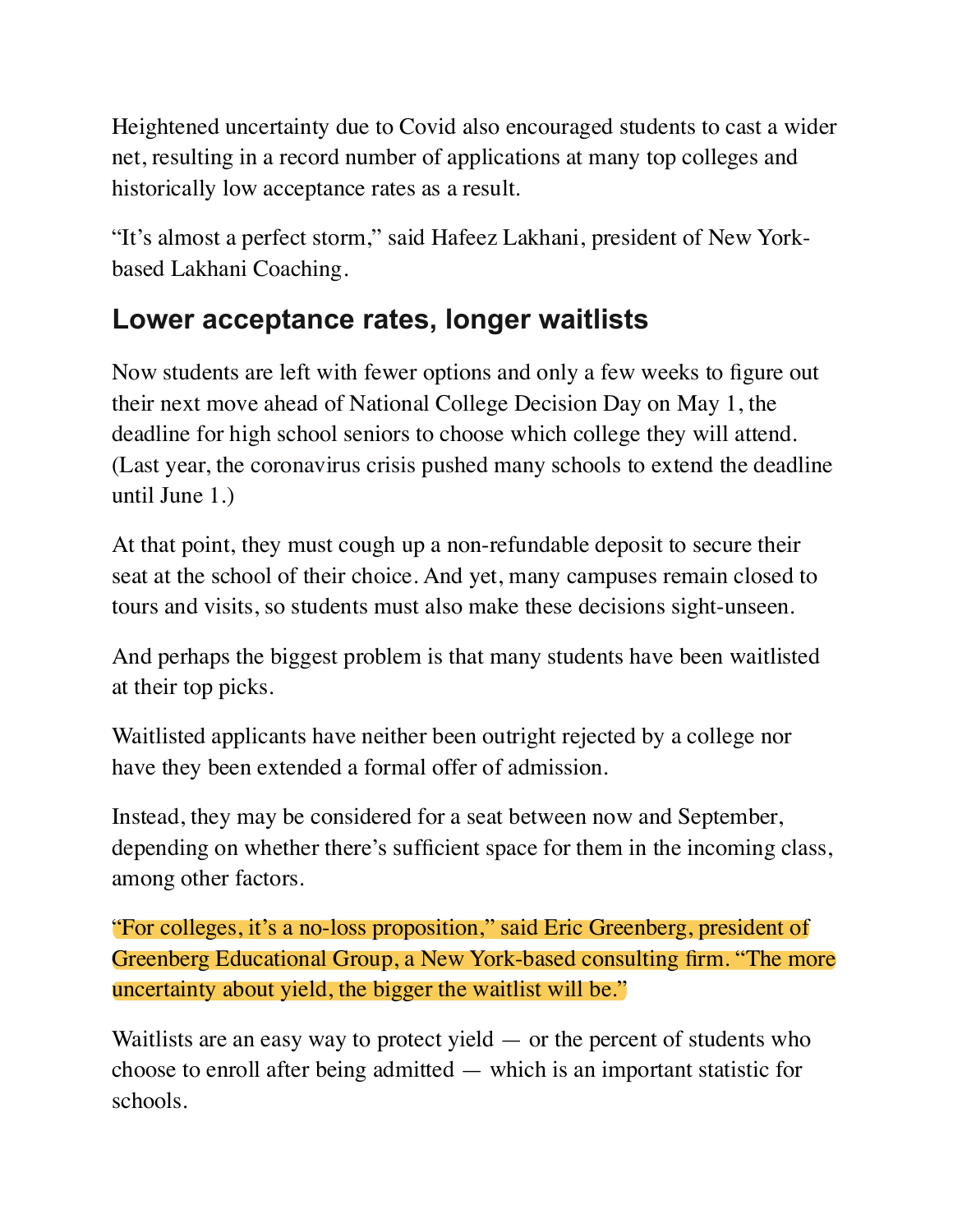Nationwide, the average yield for freshmen at four-year colleges and universities fell to about 30% in the year before the pandemic, from closer to 40% a decade ago, according to the National Association for College Admission Counseling.

"It's so more challenging for all of us to predict our class sizes," said Leslie Davidson, vice president for enrollment management at Beloit College in Wisconsin.

Although Beloit received 3,300 applications for an incoming class with a target size of 260 students — and already received a record number of deposits as of the latest tally  $-$  the college could still be affected by waitlist activity at other places, Davidson said. When a student accepts an offer off the waitlist at another institution, they give up their spot elsewhere (and so on and so on).

Colleges with lower acceptance rates place more students on the waitlist and ultimately accept fewer of them.

Pre-pandemic, colleges granted spots to about 20% of waitlisted applicants, according to the National Association for College Admission Counseling, but that number falls to just 7% at the most selective colleges.

With far fewer students choosing to defer and many of last year's gap year students returning, the percentage will likely be even lower this year, Lakhani said, "I expect that waitlists will not be heavily utilized."

There are, however, ways to improve your odds.

### **How to get off the waitlist and into class**

The first thing seniors who were waitlisted should do is write a letter of continued interest to the college to let them know why they want to attend, experts say.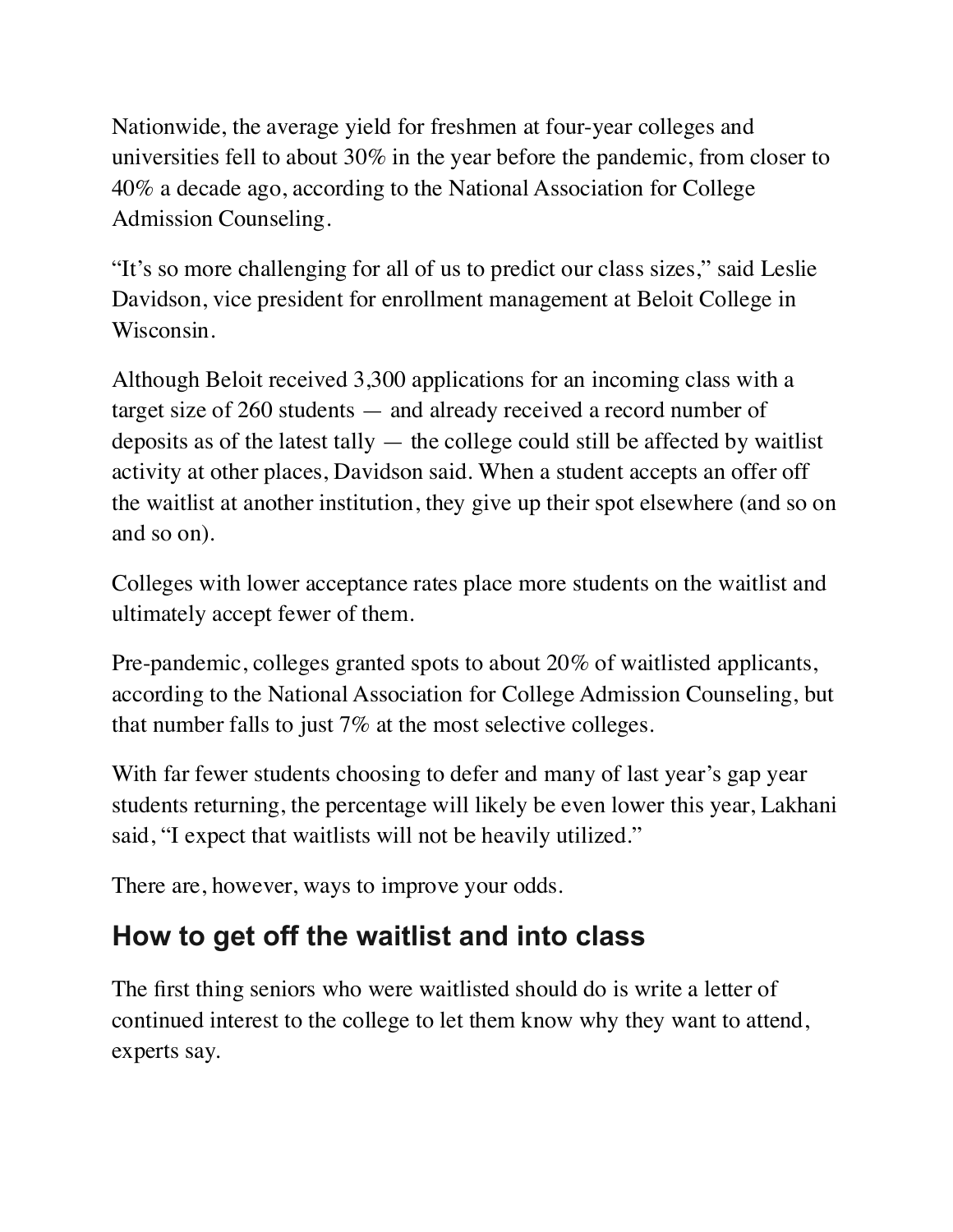"Pick one school that you would definitely go to and make a very, very clear statement: If given the spot, I would absolutely take it," Lakhani advised.

Then, provide an update that demonstrates what you could bring to the table. For example, if you took classes or completed a research project that helped solidify why that school is now an even better fit.

# **KK** Schools are waiting to hear what it is **about the given student today that might be different from the same student a year ago.**

 **—Eric Greenberg PRESIDENT OF GREENBERG EDUCATIONAL GROUP**

"Schools are waiting to hear what it is about the given student today that might be different from the same student a year ago," Greenberg said.

Think: "How your story has evolved since you applied," Lakhani said.

Finally, submit one more piece of information to help illustrate this new angle, such as an additional letter of recommendation or non-academic testimonial to your character story, Lakhani said.

## **Make a back-up plan for your back-up plan**

In the meantime, "plans need to go ahead as if there's no waitlist," Greenberg said.

Settle on a school among the list of acceptances, based on which is the best fit in terms of cost, academics, campus life and other factors.